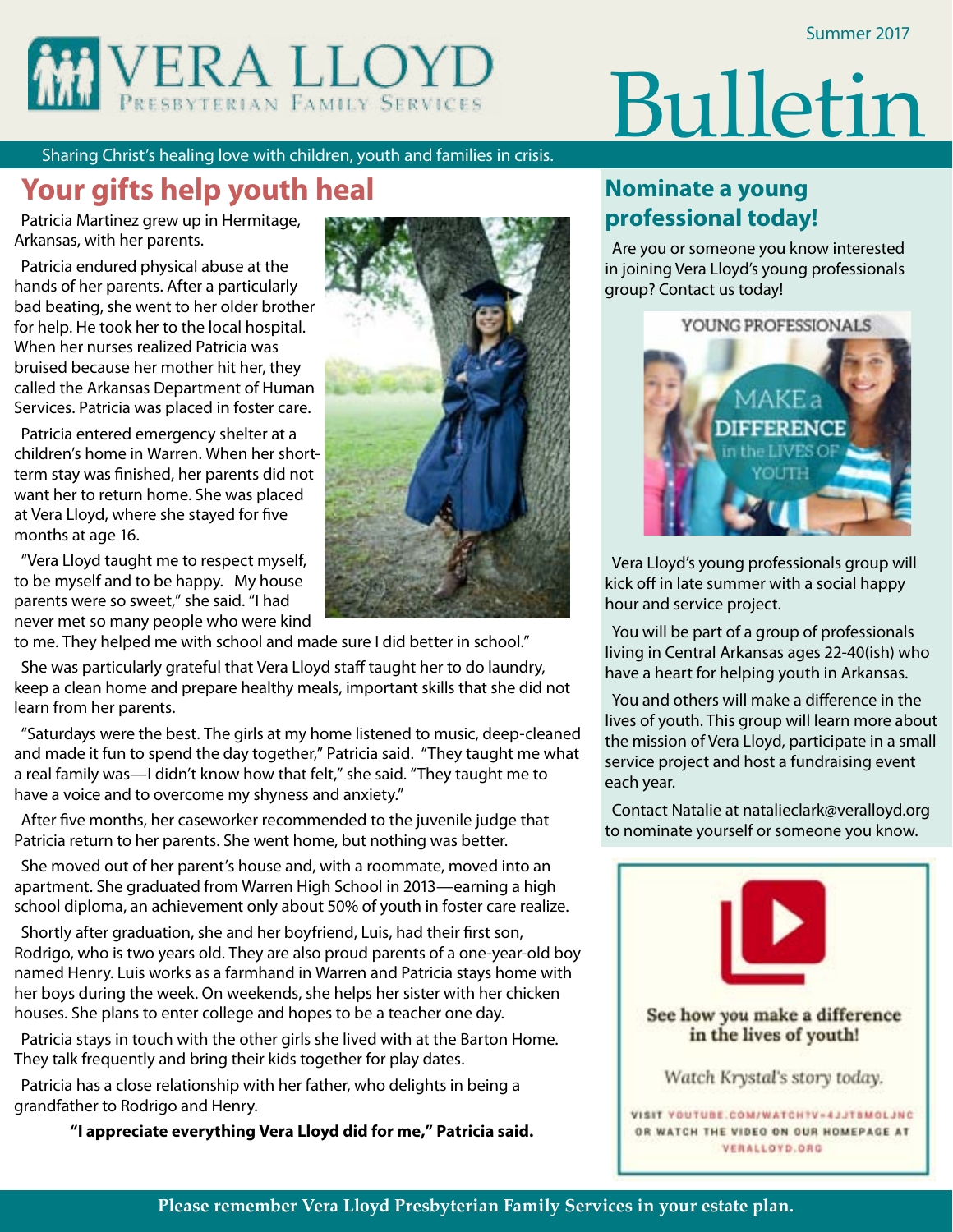### **Vera Lloyd values respect**

Respect is one of Vera Lloyd's core values – recognizing the worth



of self and others and the value of discipline and structure.

At Vera Lloyd, we strive to teach our youth to Respect and value themselves and others.

In Vera Lloyd's recent Employee Satisfaction Survey we had three statements regarding Respect, "My Supervisor Treats Me With Respect," for which all employees answered Strongly Agree or Agree; "I Respect My Direct Supervisor," for which all answered Strongly Agree or Agree and I

Respect My Coworkers," for which again all answered Strongly Agree or Agree. I am proud to report that our staff respects each other, because their mutual respect for each other certainly sets a good example for our youth.

I recently came across an excerpt from an article emphasizing the importance of Respect: "Respecting others is a silent way to express our feeling for them ... When a person shows respect for someone, then it means that the person has some value for him. His advice and suggestions are important for him. It is very important to respect one another in any relationship."

I will leave you with a four point description of Respect:

- • Treating others the way you want to be treated
- Showing kindness and consideration
- • Liking yourself enough to be yourself
- • Accepting others for who they are

I am grateful for our campus staff who are modeling Respect for our youth and teaching them the importance of respecting themselves and others every day!

Respectfully,

Alexand Maharin

Donna Mahurin

- $\cdot$  3-ring binders  $\frac{1}{2}$  inch and 1 inch
- Art supplies, including colored pencils, crayons, markers, glitter, paint, stickers, cardstock colored paper and construction paper
- Composition notebooks, no wire-bound spiral notebooks
- Fabric backpacks, unisex, no rollers
- **Facial tissues**
- Folders with brads and pockets
- • Hand-held or electric pencil sharpeners

| - Financial gifts to close the gap<br>between state funding and costs<br>of caring for youth<br>- Books, movies, board games,<br>recreation supplies<br>- Living room furniture<br>- Funds for textsbooks for youth<br>going to college | - Funds for a guitar and piano<br>instructor<br>- A 15-passenger van, used truck<br>for maintenance program<br>- Art supplies<br>- Sponsor a boy or girl for Ferncliff/<br>summer activities (average \$450<br>per child for summer activities)<br>To help, contact Melissa Hendricks at 501- 666-8195 or info@veralloyd.org. | <b>Our Trees Grow Kids</b><br>Give a forever gift of timber to<br>change the lives of children in<br><b>Crisis</b><br>For more information, visit veralleyd org |
|-----------------------------------------------------------------------------------------------------------------------------------------------------------------------------------------------------------------------------------------|-------------------------------------------------------------------------------------------------------------------------------------------------------------------------------------------------------------------------------------------------------------------------------------------------------------------------------|-----------------------------------------------------------------------------------------------------------------------------------------------------------------|
| o Yes, I will give to improve the lives of children in need!<br>Donor Name:                                                                                                                                                             | I will give: 0 \$500  0 \$250  0 \$100  0 \$50  0 \$25  0 Other                                                                                                                                                                                                                                                               | <b>MI VERA LLOYD</b>                                                                                                                                            |
|                                                                                                                                                                                                                                         |                                                                                                                                                                                                                                                                                                                               |                                                                                                                                                                 |
| Or make a gift online at www.veralloyd.org.                                                                                                                                                                                             | Please mail to: Vera Lloyd Presbyterian Family Services, Inc. 1501 N. University, Suite 345, Little Rock, AR 72207                                                                                                                                                                                                            |                                                                                                                                                                 |





- 
- 
- recreation supplies
- 
- Funds for textsbooks for youth going to college
- instructor
- 
- 
- 

## **Make a difference at our children's home! Wish List**

- • Highlighters
- Pens and #2 pencils
- Poster board
- • Small pencil/supply boxes or zippered pouch type that fits in binders
- Staples and staplers
- • Walmart gift cards for school clothes and shoes

# **Your gifts provide a stable home**

Claire grew up in Alma with her mother and father. They moved around from home to home.

"It just depended on where they could do drugs with their friends," she said. Claire had school as something consistent in her life, but her home life was anything but solid.

At the age of 10, Claire was mainly living at a friend's house. Her parents left her to fend for herself. Claire tried to stay with her grandmother, but her grandmother told her she was too busy taking care of her grandfather to care for Claire. She moved in with her aunt and uncle.

Claire lived with her aunt and uncle for a few years, but eventually they were no longer able to take care of her. At that point, she lived with a foster family. Claire was with her foster family for five months before coming to live at Vera Lloyd.

"At Vera Lloyd, I like having a schedule," Claire said. "My house parents are more like real parents; they're there to help me work through my problems and figure out a solution."

Claire's favorite subjects in school are English and science. She particularly enjoys experiments in the science lab. Claire will take Spanish classes online this summer. She will be a senior in the fall and is on track to graduate high school as an honor graduate in May 2018.

After high school, Claire plans to enroll in college and then nursing school. She hopes to become a nurse to combine her love of science and helping others.

Claire loves to write and paint in her new bedroom at Vera Lloyd. She has enjoyed getting to know all of the staff better. **"I think the best part about being at Vera Lloyd is that I am finally in a stable place," she said.** 

### **You can make sure boys and girls are ready for the first day of school!**

You, your church or community organization are invited to host a school supply drive to benefit youth at Vera Lloyd. We are in need of school supplies for the first day of school and all year long.

We will pick up school supplies by Monday, August 7, in time for the first day of school on August 14.

### **Call Melissa Hendricks, 501-666-8195 or email info@veralloyd.org**

**Youth benefit from nutrition** 

**program**

 With help from Blue and Youth for a Healthier Arkansas, youth are learning about the importance of nutrition this summer. Connelly Weeks, registered dietitian, is updating meal plans and leading hands-on cooking education.



practices," said Connelly. The cooking classes are being held in University of Arkansas Pulaski **Technical** College's Culinary Arts and Hospitality Management

Institute's state-of-the art kitchens.

In their first class, youth prepared summer fruit salsa, guacamole, chicken quesadillas and their own version of

peanut butter cups.

One youth said this was the first time she had ever eaten

guacamole—let alone an avocado.

"It is so wonderful that we are getting the kids in the kitchens and providing them the opportunity to work with real foods as we find them in nature," said Connelly.

Youth are learning skills in this Culinary Nutrition program that will help them combat future health risks,

such as obesity, heart disease and stroke.



*Vera Lloyd works hard to protect the privacy of the children we help. Thank you for understanding.*